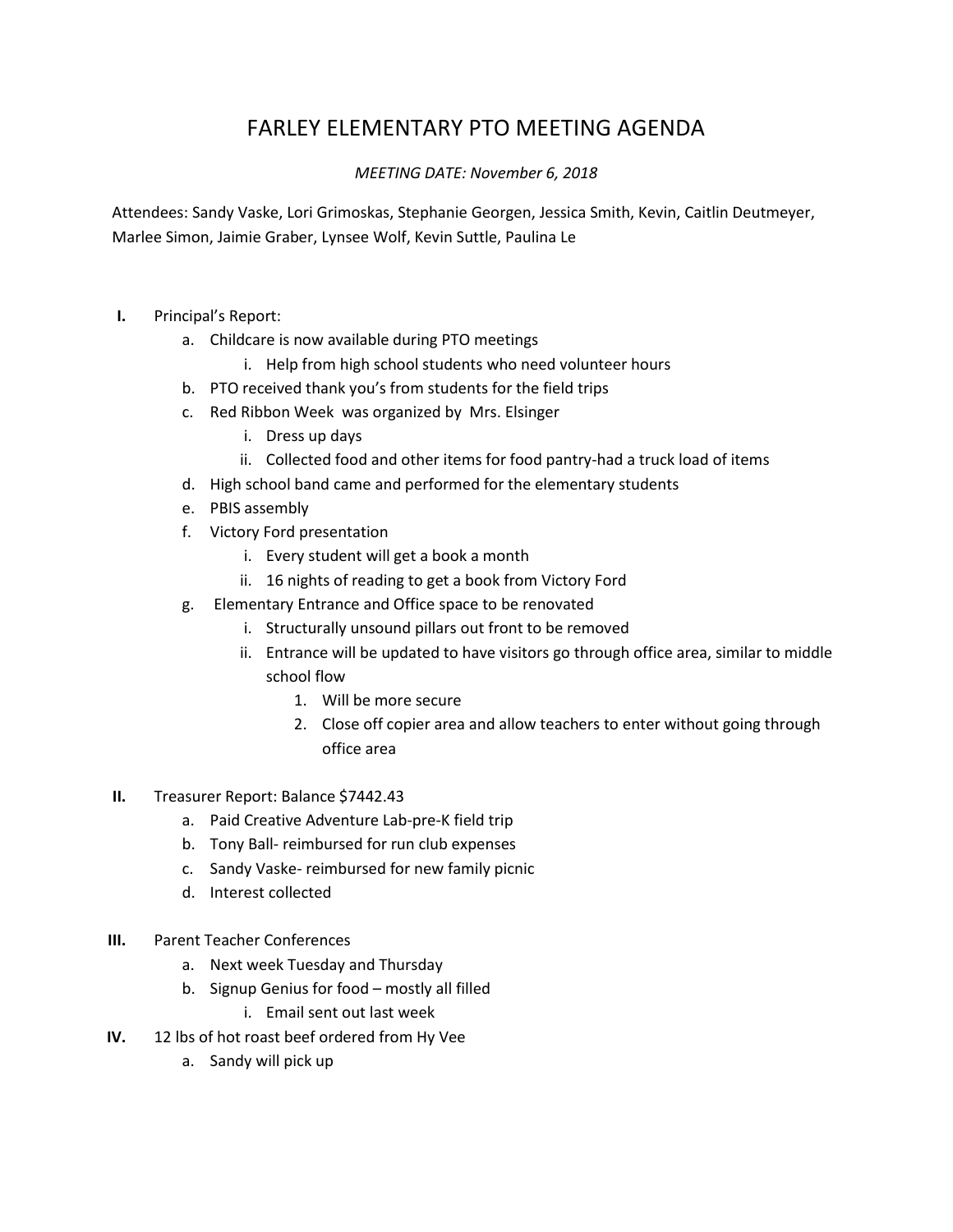- **V.** FES Apparel?
	- a. Will have Eric reach out to Envision, would like to have orders back before Holidays
	- b. Would like to have something out at conference for parents and students to see
- **VI.** Movie Night
	- a. Usually in February
		- i. Scheduled for February  $7<sup>th</sup>$  at 6:30 pm
		- ii. Will decide at next meeting on what movie
		- iii. Theisen's will donate popcorn
		- iv. PTO covers drinks and fruit snacks
- **VII.** Field trips
	- a. Pre-K went to Creative Adventure lab instead of Pumpkin Patch due to weather no UD play in winter/spring
	- b. Kindergarten changed from apple orchard/Swiss Valley to police station, due to weather
- **VIII.** Form for teachers to use to request funds
	- a. Have a form that teachers fill out to request PTO funds
- **IX.** Officers
	- a. Need volunteers for VP for 2018-19 year
	- b. Need volunteers for Pres, VP, Treasurer & Secretary for 2019-2020 year
	- c. Discussed roles of the Pres and VP
- **X.** PTO funds go to:
	- a. Field trips
	- b. I-pads
	- c. MP3 books
	- d. Books
	- e. Camera
	- f. Pre-K Muffins with moms, Donuts for Dad, Pre-K graduation
	- g. Water fountains
	- h. Other teacher requests
- **XI.** Amazon Smile
	- a. Non-profit gets a portion of sales, must select group at Amazon smile website
	- b. Jessica will reach out to Amazon Smile to get more information
		- i. There is an account currently set up- Drexler Elementary
		- ii. Not sure where the funds are going
		- iii. Once up to date, will send out information to parents
	- c. Lori will reach out to previous president to see if they know contact information
- **XII.** Book Fair